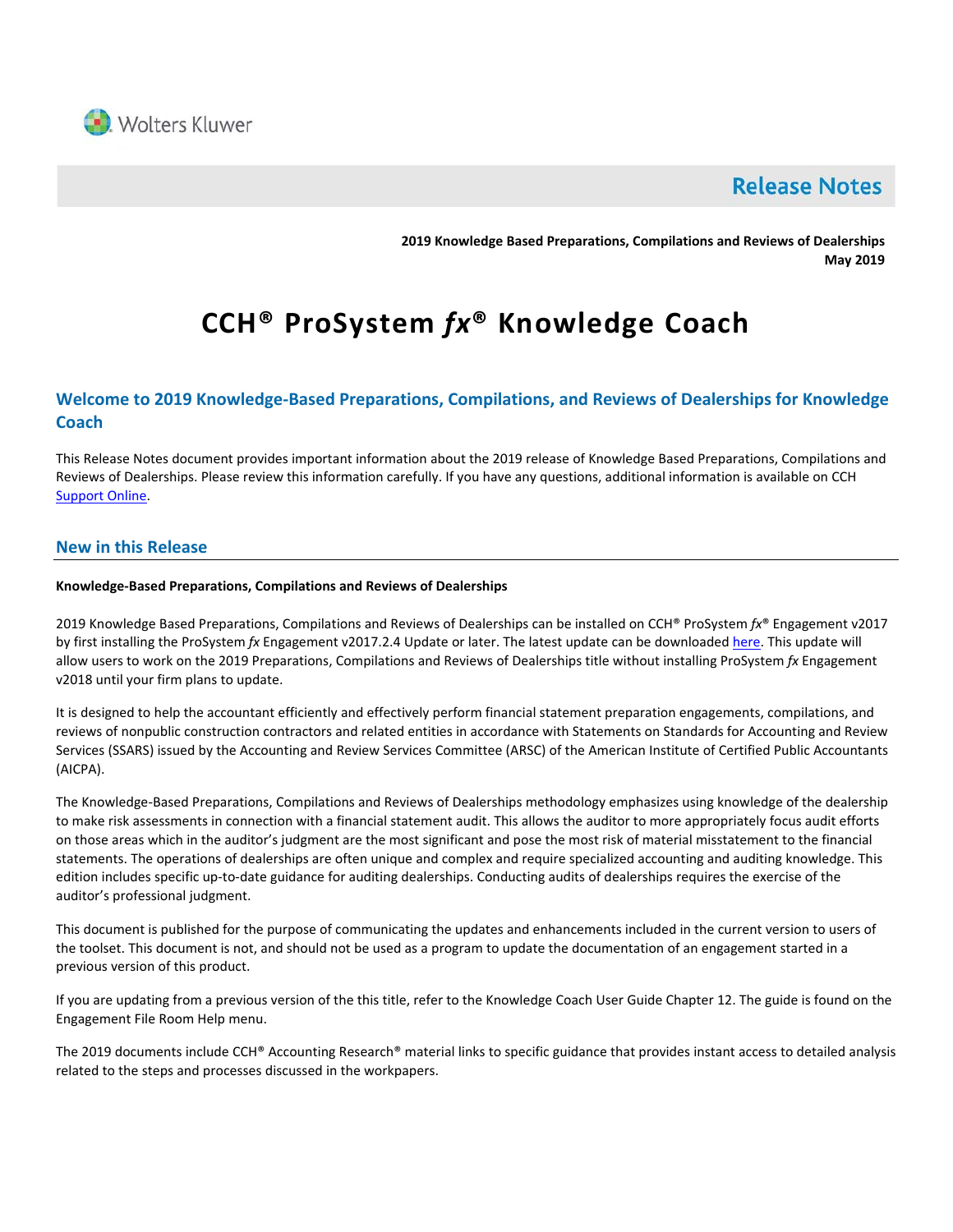#### **2019 Edition of Knowledge-Based Preparations, Compilations and Reviews of Dealerships**

This edition features numerous enhancements, including:

- New and modified procedure steps and practice points for current accounting guidance noted above.
- Adding many new CMPs, CORs, and RPTs as follows:
	- o CMP-102 Compilation Program: Prospective Financial Statements.
	- o CMP-103 Compilation Program: Pro Forma.
	- o COR-221F Engagement Letter: Preparation of Prospective Financial Information (Forecast)
	- o COR-222F Engagement Letter: Compilation of Financial Statements Prepared in Accordance with a Prescribed Format
	- o COR-222G Engagement Letter: Compilation Engagement with Respect to One or More Specified Elements, Accounts, or Items of a Financial Statement.
	- o COR-227A Engagement Letter: Compilation—Pro Forma Financial Information Prepared by Client in Accordance with U.S. GAAP
	- o COR-912A Management Representation Letter: Review Engagements (In Accordance with SSARS 24)
	- o RPT-1114A Compilation Report: Prospective Financial Statements Financial Forecast Supplemented By A Financial Projection.
	- o RPT-1145A Compilation Report: Compiled Financial Statements Presented with Prior-Period Financial Statements Compiled by a Predecessor Accountant
	- o RPT-1159A Compilation Report: Compiled Financial Statements Presented with Prior-Period Financial Statements Compiled by a Predecessor Accountant
	- o RPT-1181E Compilation Report: Comparative Financial Statements Prepared In Accordance With Accounting Principles Generally Accepted In The United States Independence Impaired With Reasons Not Disclosed.
	- o RPT-1183E Compilation Report: Comparative Financial Statements Prepared In Accordance With Accounting Principles Generally Accepted In The United States Independence Impaired With Reasons Not Disclosed
	- o RPT-1191A Compilation Report: Personal Financial Statements Departure From U.S. GAAP
	- o RPT-1212A Compilation Report: Comparative Financial Statements Prepared in Accordance with Financial Reporting Framework Generally Accepted in Another Country Performed in Accordance with SSARS and Another Set of Compilation Standards— Intended for Use in the United States of America
	- o RPT-1212B Compilation Report: Comparative Financial Statements Prepared in Accordance with Financial Reporting Framework Generally Accepted in Another Country Performed in Accordance with SSARS and Another Set of Compilation Standards— Intended for Use Only Outside the United States of America
	- o RPT-1227A Review Report: Emphasis of Matter—Uncertainty Related to Going Concern (In Accordance with SSARS 24)
	- o RPT-1292A Review Report: Special-Purpose Financial Presentation on Comparative Financial Statements Prepared in Accordance With the AICPA's Financial Reporting Framework for Small- and Medium-Sized Entities
	- o RPT-1310 Review Report: Comparative Financial Statements Prepared In Accordance With Accounting Principles Generally Accepted In The United States Of America And The Review Is Performed In Accordance With Statements On Standards For Accounting And Review Services And International Standard On Review Engagements 2400 (Revised) Issued By The International Auditing And Assurance Standards Board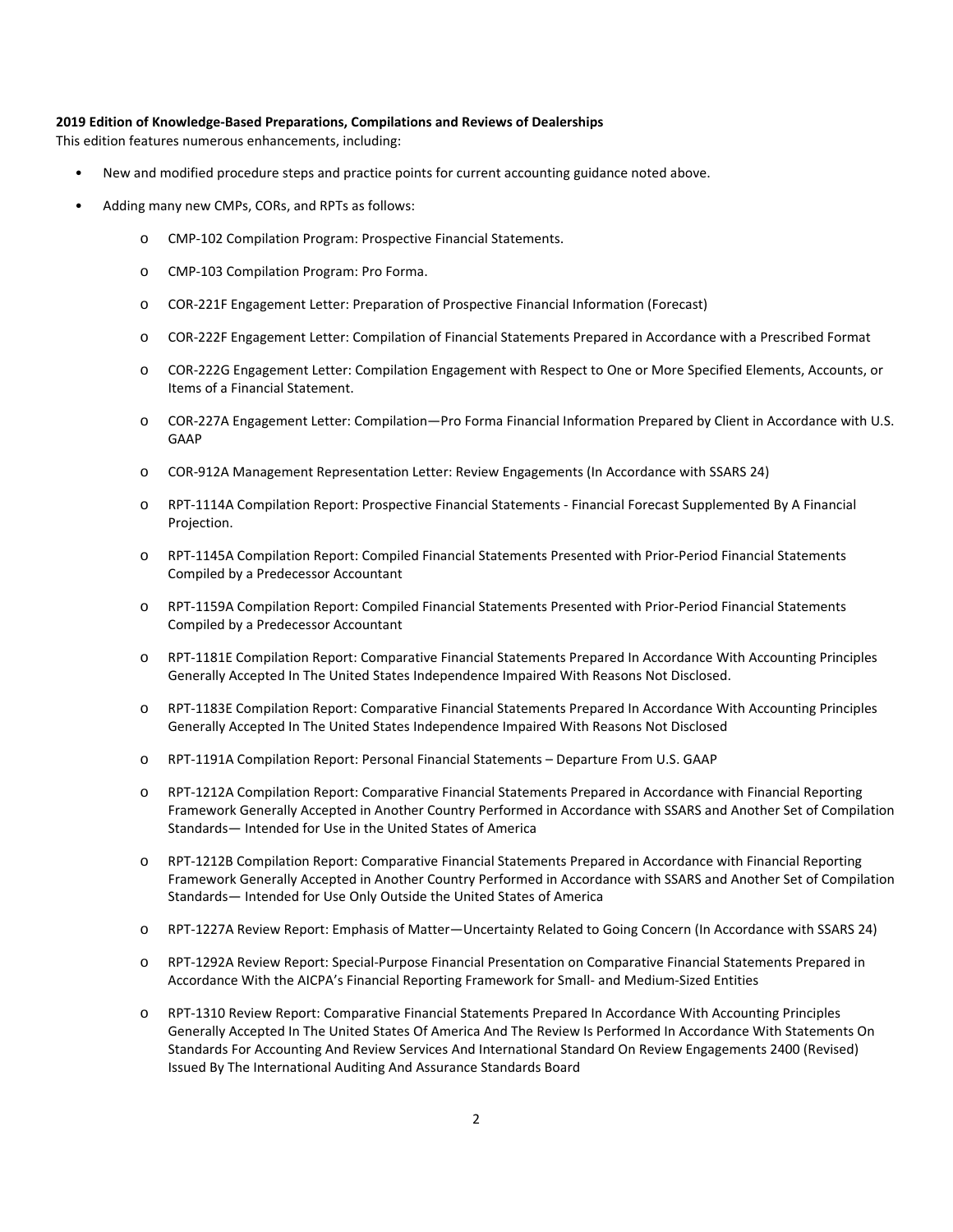- o RPT-1311A Review Report: Comparative Financial Statements Prepared in Accordance with a Financial Reporting Framework Generally Accepted in Another Country Performed in Accordance with SSARS and Another Set of Review Standards – Intended for Use in the United States of America
- o RPT-1311B Review Report: Comparative Financial Statements Prepared in Accordance with a Financial Reporting Framework Generally Accepted in Another Country Performed in Accordance with SSARS and Another Set of Review Standards – Intended for Use Only Outside the United States of America

[Click here](http://support.cch.com/updates/KnowledgeCoach/pdf/guides_tab/2019%20Dealerships%20PCR%20Title%20Overview%20for%20Knowledge%20Coach%20Users.pdf) for the 2019 Preparations, Compilations and Reviews of Dealerships Title Overview for Knowledge Coach Users.

In addition, forms and practice aids throughout have been updated to include new examples and tips, and where applicable, to take into account:

#### **New literature, standards, and developments, reflected in the following current accounting guidance:**

- Statement on Standards for Accounting and Review Services No. 24 (SSARS-24), Omnibus Statement on Standards for Accounting and Review Services - 2018);
- AICPA Guide Preparation, Compilation and Review Engagements;
- The revised AICPA Code of Professional Conduct (Code), including ET Section 1.295, Nonattest Services;
- AICPA Statement on Quality Control Standards No. 8 (QC Section 10), A Firm's System of Quality Control (Redrafted);
- AICPA Audit Risk Alert Developments in Preparation, Compilation, and Review Engagements 2017/18;
- FASB Accounting Standards Codification™ as of December 31, 2018, through Accounting Standards Update No. 2018-20

#### **Notes:**

- Make sure to save changes to workpapers before closing the workpaper or the binder to ensure data is correctly updated.
- If your Current Editor Knowledge Coach Microsoft® Word workpapers become read-only or crash, please do the following:
	- o Keep the binder with the affected workpapers open.
	- o Select the workpaper in the binder window.
	- o Go to **Tools > Save Knowledge Coach Answers**.

#### **System Requirements**

- This title requires the 2018 Financial Statement Base Title. The 2018 Financial Statement Base title MUST be installed with one of the following versions of CCH® ProSystem *fx* ® Engagement and Knowledge Coach:
	- o Engagement and Knowledge Coach v2017.2.4 or later available through the ProSystem *fx* Engagement v2017.2.4 Update. To identify what version you are running, please go to the **Help > About** window within the application.
	- o Engagement and Knowledge Coach v2018 or later.
- If you are upgrading from Engagement v7.1 or lower please contac[t Technical Support.](https://support.cch.com/contact)
- A minimum of 4GB of RAM is required for optimal performance when opening and navigating through Knowledge Coach workpapers.

#### **License Requirements**

- This title requires the Knowledge-Based Preparations, Compilations, and Reviews of Dealerships license. Any user that does not have a license for this title will not be able to use Knowledge Coach functionality in workpapers.
- For more information on how to update your licensing, view [How do I add or update CCH ProSystem fx Engagement Licenses?](https://support.cch.com/kb/solution.aspx/sw3937) on our website.
- For more information on how to assign licenses, view [How do I assign Engagement Licenses?](https://support.cch.com/kb/solution.aspx/sw3943) on our website.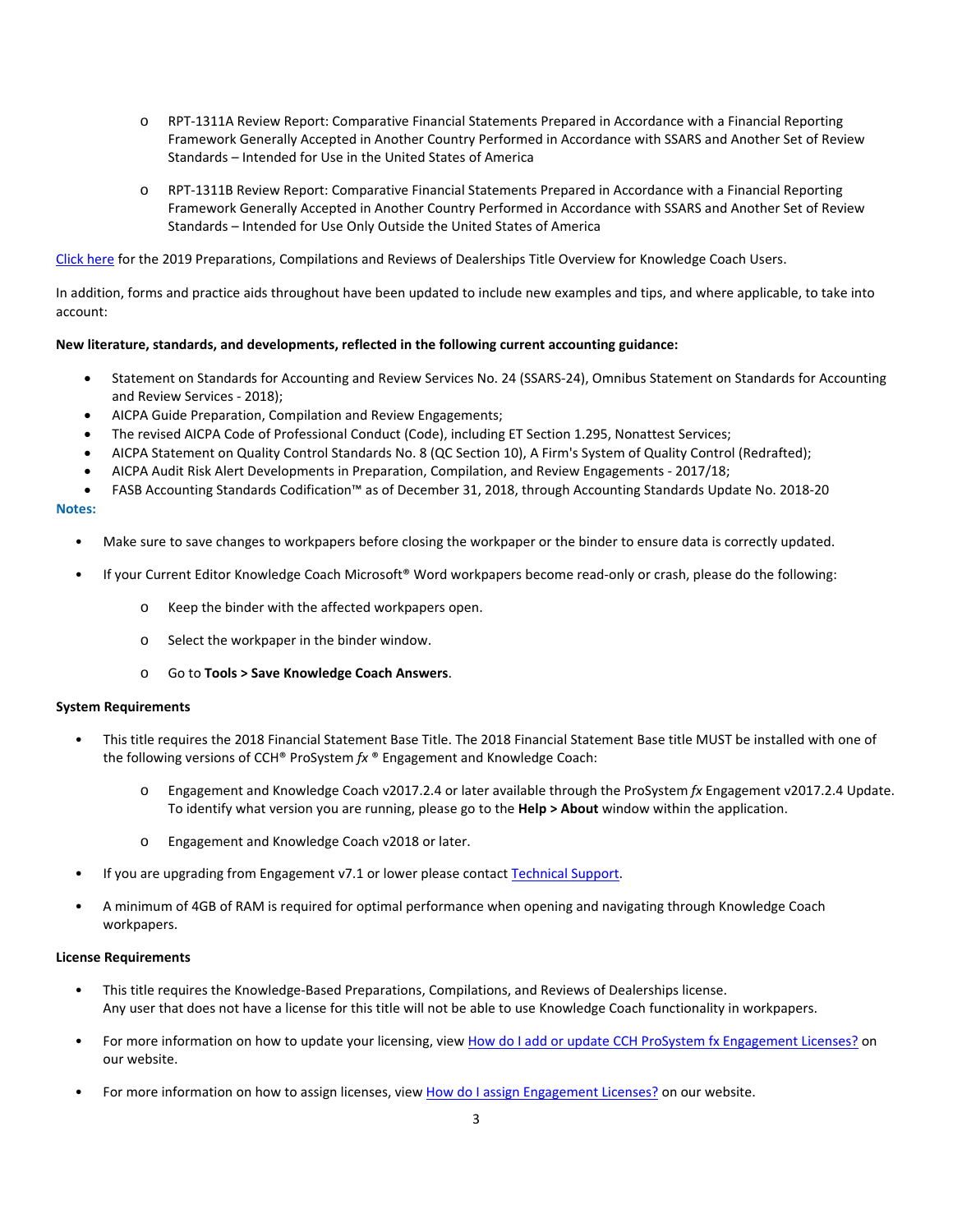# **Download Instructions**

If you are planning to use this title on Engagement and Knowledge Coach v2017, ensure you apply CCH ProSystem *fx* Engagement v2017.2.4 Update to all machines including Admin servers and terminal servers before installing the title. Review the Update's [release notes](https://d2iceilwdglxpz.cloudfront.net/release_notes/CCH%20ProSystem%20fx%20Engagement%20Release%20Notes%202017.2.4.pdf) for more information on deployment.

To download this title:

- 1. Navigate to the [Knowledge Coach Updates](http://support.cch.com/updates/KnowledgeCoach) section of the Engagement Support website.
- 2. Select the Knowledge Coach Series. The series are arranged by title type, then industry.
- 3. Click Download File next to the title you want to download.

**Note**: On some occasions the content package file (.KCP) will download with the extension changed to .ZIP. If this occurs, please change the extension of the downloaded file to **KCP** using all capital letters.

You must install the 2018 Financial Statement Base title before installing the 2019 Knowledge Based Preparations, Compilations, and Reviews of Dealerships.

The Financial Statement Base title is also available on th[e Knowledge Coach Update website.](http://support.cch.com/updates/KnowledgeCoach)

The Knowledge Coach Content Package (KCP) download is a proprietary file that must be installed from within Engagement. Save this KCP file to a location on your local drive, and follow the Installation Instructions below.

# **Installation Instructions**

Once you have downloaded your Knowledge Coach title, you will need to add it to the list of titles within CCH ProSystem *fx* Engagement. The only additional system requirement is approximately 75MB of disk space to store your Knowledge Coach Program content files. Please refer to the Engagement with Knowledge Coach Release Notes for any other system requirements.

After downloading the 2019 Knowledge Based Preparations, Compilations, and Reviews of Common Interest Realty Associations, do the following:

- 1. Launch the Engagement Workpaper Management application so that the Local File Room displays.
- 2. Select **Tools > Knowledge Coach Titles**. The *Knowledge Coach Titles* window displays.
- 3. Select **Add Title**.
- 4. Browse to the title package file (\*.KCP) that you previously downloaded from the Knowledge Coach Support website.
- 5. Select **Open**. The system will display a progress indicator while the title package is added. You will receive a message that the title has been successfully installed once the process is complete.

To release a title:

- 1. Select one of the Knowledge Coach titles in the list that has been added but is not yet released.
- 2. Choose **Release Title**. The current date and time will be displayed in the Date released column, and the status will change to "Released."

**Note**: In the Engagement Admin module, add and assign a Knowledge Coach module and the applicable Knowledge Coach title license to staff before using the workpapers.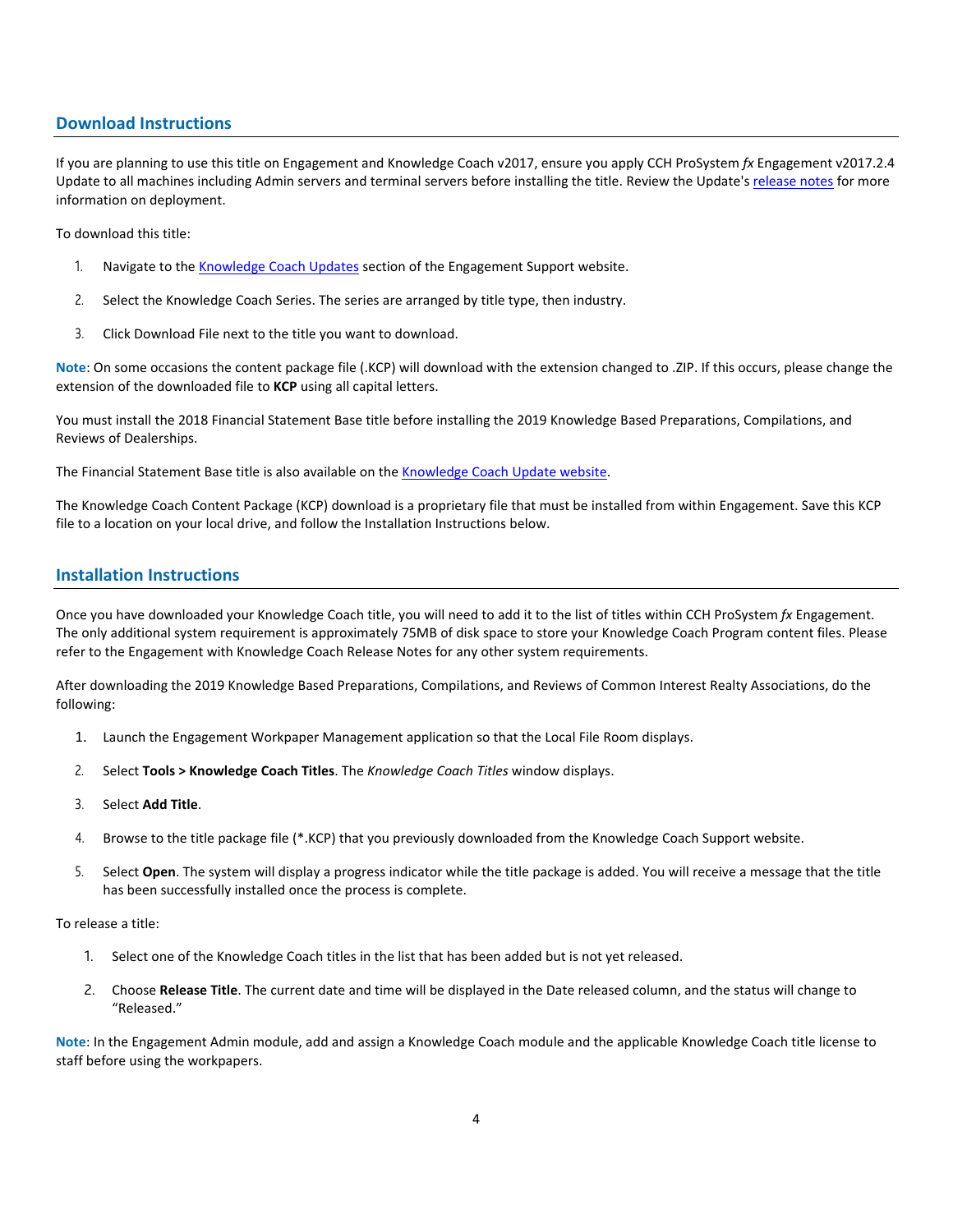**Important**: Once the 2019 Knowledge-Based Preparations, Compilations, and Reviews of the Dealerships title has been added and released, they will be automatically deployed to other staff members when they login to the "Office" location, or when they synchronize a binder that contains Knowledge Coach workpapers from this title.

### **Online Permission Key**

Permission key files may be downloaded from our [website](https://prosystemfxsupport.tax.cchgroup.com/permkey/download.aspx) or when adding or updating the new licenses within CCH ProSystem *fx* Engagement 2017 and higher. After updating the license file in the Engagement Admin module, licenses need to be assigned to the staff who will use 2019 Knowledge-Based Preparations, Compilations, and Reviews of Dealerships.

If you have not already established a Single Sign-on (SSO) account with Customer Service, we urge you to do so at this time.

#### CCH® Accounting Research Manager®

CCH's Accounting Research Manager ("ARM") is the most comprehensive, up-to-date and objective online database of financial reporting literature. It includes all authoritative and proposed accounting, and SEC literature, plus independent, expert-written interpretive guidance.

Available on ARM, the Knowledge-Based Preparations, Compilations and Reviews of Dealerships Guide helps you comply with the most recent professional standards and guidance for the conduct of preparations, compilations and reviews and to integrate the use of practice aids, tools, and other resources with its guidance. This publication supplements and complements the Knowledge-Based documents that are available in Knowledge Coach.

If you subscribe to an ARM library that includes Preparations, Compilations, and Reviews of Dealerships content, you can link directly to source material from Resources within Knowledge Coach documents. These links have been updated to refer to the accounting standards under the FASB Accounting Standards Codifications. Also, if you subscribe to the Knowledge-Based Preparations, Compilations, and Reviews of Dealerships Guide on ARM, you can take advantage of references to the guide material from within the Knowledge Coach documents.

With Accounting Research Manager, you maximize the efficiency of your research time, while enhancing your results. Learn more about our content, our experts, and how you can request your free trial by visiting the [Accounting Research Manager website.](http://www.accountingresearchmanager.com/) You can also access the Accounting Research Manager website by selecting **Engagement > Binder Window > Shortcuts Bar > Guidance tab**.

#### Using Your Knowledge Coach Content

To use your Knowledge Coach Workpaper Templates, do the following:

- 1. Open a binder in Engagement.
- 2. Select the workpaper tab into which you would like to insert the workpaper.
- 3. Select **New Knowledge Coach Workpaper** from the toolbar or File menu. The New Knowledge Coach Workpaper window displays.
- 4. Select the **New Knowledge Coach Title** with the content you would like to use. You can only select titles you have installed. The information displayed changes to reflect the workpaper organization available for the selected title.
- 5. Select the **Knowledge Coach Workpapers** to insert into your binder and click **OK**.
- 6. In the *Selected Workpaper Properties* dialog, each workpaper name is automatically loaded into the Name field. Add a **workpaper index** in the Index field and make any Name modifications you desire. You can also modify the tab location or the roll forward settings for each workpaper.
- 7. Click **OK**. The integrated Knowledge Coach workpaper is now inserted into your engagement binder.

**Note:** For more information on how to use Knowledge Coach workpapers in your binder, see the Knowledge Coach User Guide.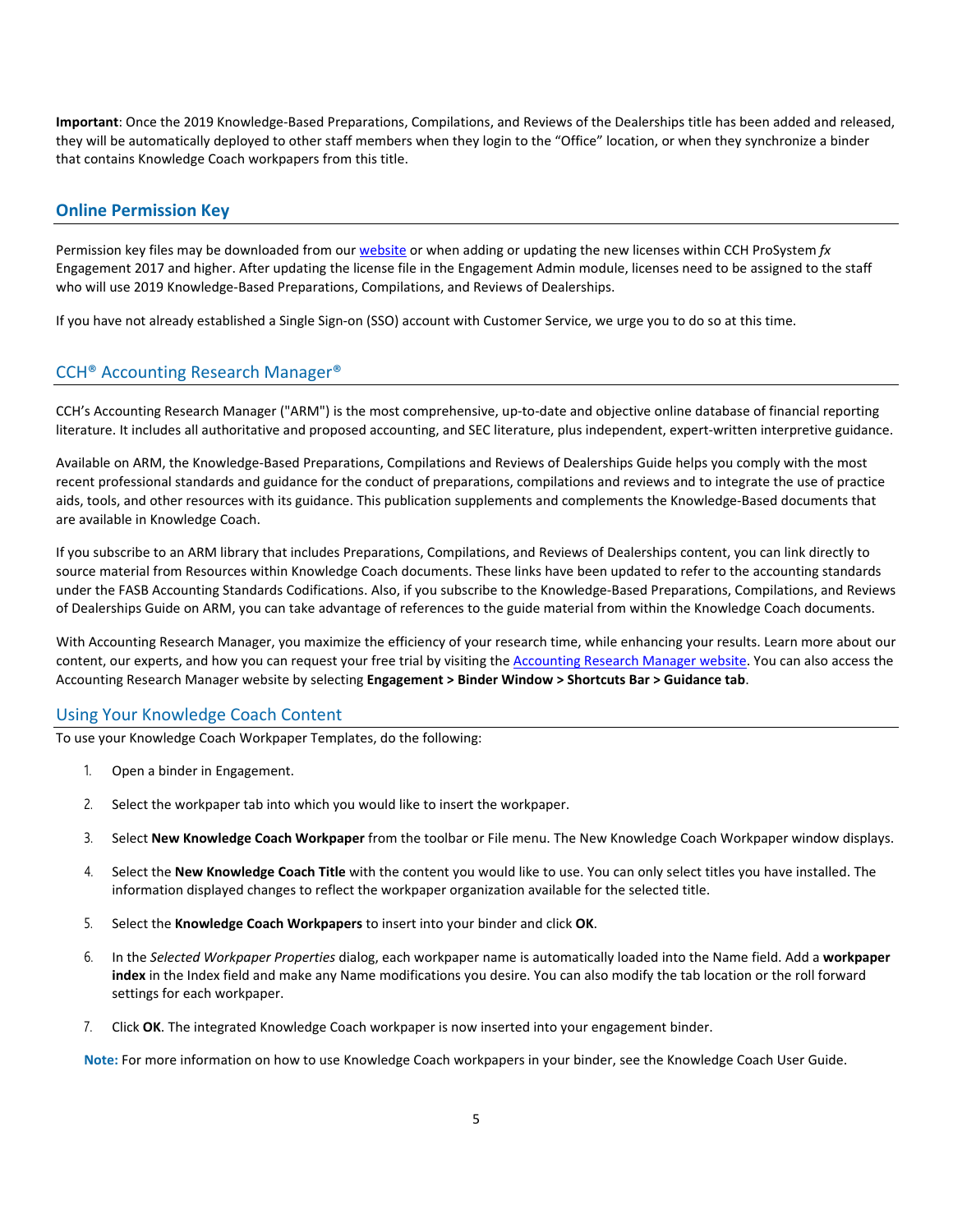# **Additional Information on Knowledge Coach and the KBA Methodology**

#### **Knowledge-Based (KBA) Methodology**

Allows the results of one set of procedures to become the input for the next. The key components of the KBA methodology include:

- An Overview that guides accountants through the methodology.
- Knowledge-Based Preparation, Compilation and Review of Dealerships documents, integral to the risk assessment and overall accounting processes, which contain steps and procedures required by SSARS.
- Customizable Programs that take accountants through related steps and procedures.
- Practice Aids to help accountants complete steps or processes outlined in the Knowledge-Based Preparation, Compilation and Review of Dealerships documents and Programs.
- Accountant's Reports that provide a variety of sample accountant's opinions on financial statements.
- Correspondence documents that provide sample letters to be used to comply with SSARS requirements and in many other common situations.
- The AICPA's Accounting and Review Services Committee (ARSC) SSARS The practice aids and tools in the 2019 Knowledge-Based Preparations, Compilations and Reviews of Dealerships are designed around the AICPA's SSARS standards to assist accountants by:
	- Facilitating compliance with SSARS.
	- Encouraging more effective engagements through tailored engagement programs and comprehensive practice aids.
	- Enhancing engagement documentation.

#### **CCH® ProSystem** *fx***® Knowledge Coach**

Knowledge Coach functionality allows accountants to use the Knowledge-Based methodology more efficiently by eliminating the need for duplicate entry of the same information, tailoring documentation to each particular engagement, and documenting the link between risks identified and procedures performed. PRP-100 Engagement-Level Tailoring Questions, CMP-100 Engagement-Level Tailoring Questions or REV-100 Engagement-Level Tailoring Questions are documents in Knowledge Coach that presents engagement-level questions designed to aid in tailoring the engagement documentation to fit each client. Completing the questions helps the accountant avoid duplication and unnecessary workpapers.

**Note:** Before you begin your engagement, please review the guidance in PRP-101 Overall Preparation Program, CMP-101 Overall Compilation Program or REV-101 Overall Review Program. This workpaper is intended to be your road map through a Knowledge-Based methodology. You should start your engagement with PRP-100 Tailoring Question Workpaper, CMP-100 Tailoring Question Workpaper or REV-100 Tailoring Question Workpaper and PRP-101 Overall Preparation Program, CMP-101 Overall Compilation Program or REV-101 Overall Review.

#### • **Risks**

The Risk Assessment features have been disabled since the 2012 Knowledge-Based Compilations and Review Title for Knowledge Coach. Refer to KBP-101 Preparation: Significant Matters, KBC-101 Compilation: Significant Matters and KBR-102 Review: Significant Matters to accumulate and review significant issues and findings. PRP-801 Preparation Program, CMP-801 Compilation Program: Significant Risks and Uncertainties and REV-802 Review Program: Significant Risks and Uncertainties provides a guide for implementing the guidance related to the disclosure of certain significant risks and uncertainties.

#### • **Information Flow**

Helps cut down on the time spent duplicating information across forms. In addition, the flow of consistent information ensures that information and updates to information are not missed between workpapers. Drill-down functionality helps the user navigate quickly to the source of the information, aiding in the review of the engagement file.